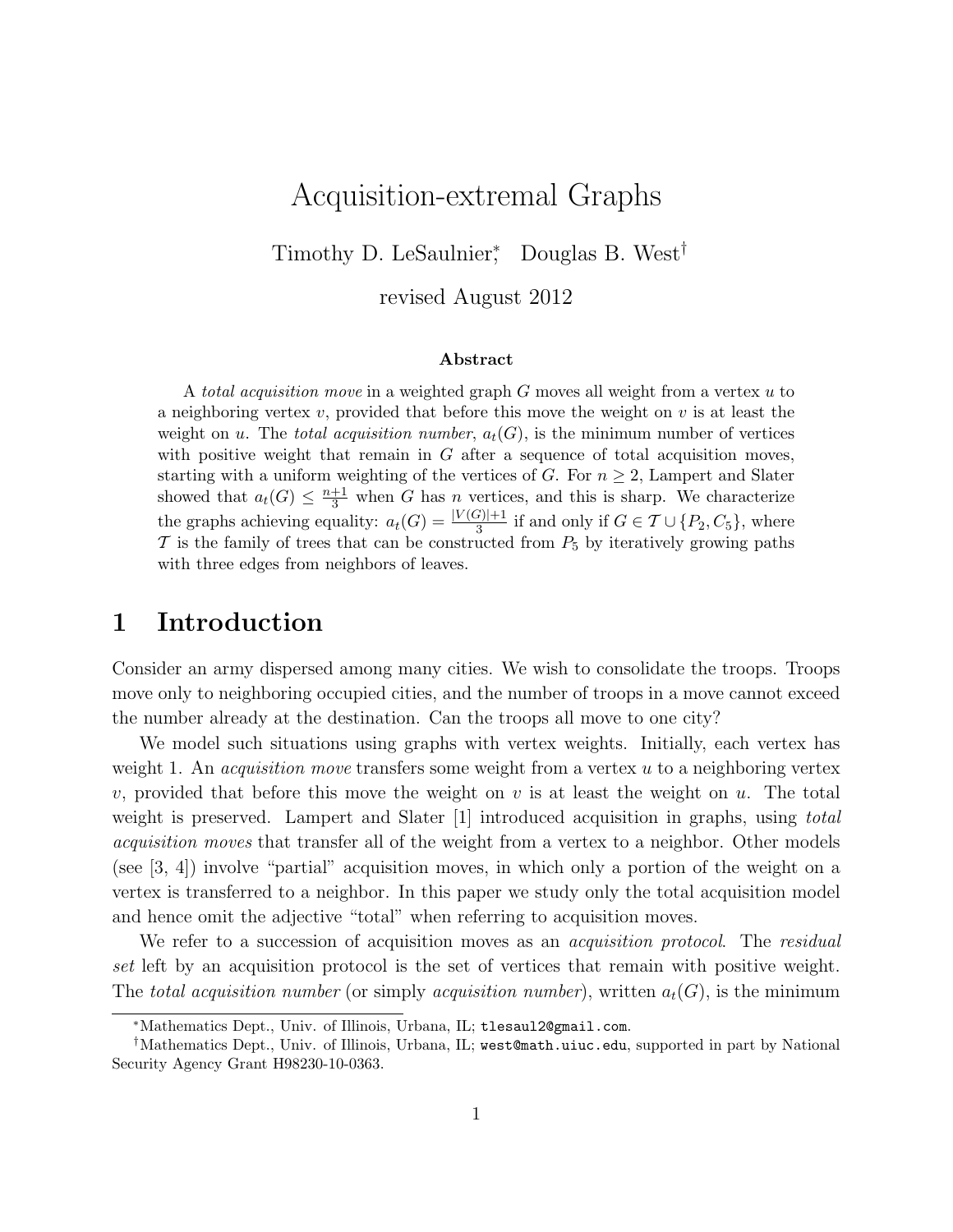possible size of a residual set left by an acquisition protocol (starting from the distribution with weight 1 on each vertex). An acquisition protocol on a graph  $G$  is *optimal* if it leaves a residual set of size  $a_t(G)$ . Lampert and Slater [1] proved that, for  $n \geq 2$ , the maximum of  $a_t(G)$  over connected *n*-vertex graphs is  $\frac{n+1}{3}$  $\frac{+1}{3}$ . In this paper we characterize the graphs G such that  $a_t(G) = \frac{|V(G)|+1}{3}$ . Our analysis of the acquisition number of trees yields another proof of the result of Lampert and Slater. For additional results about total acquisition and related acquisition parameters, see [2, 3, 4].

In our analysis we use three related families of trees. We develop characterizations of these families that may be of independent interest. The most important family, called  $\mathcal{T}$ , is the family of trees that can be obtained from  $P_5$  by iteratively growing paths of length 3 from neighbors of leaves (here  $P_n$  denotes the path with n vertices). We will show that  $\mathcal{T} \cup \{P_2, C_5\}$  is the complete family of graphs G such that  $a_t(G) = \frac{|V(G)|+1}{3}$ . The family T was introduced in [2], where the acquisition number of such graphs was computed. Thus our task is to show that  $a_t(G) < \frac{|V(G)|+1}{3}$  when  $G \notin \mathcal{T} \cup \{P_2, C_5\}.$ 

The related family S is the family of trees that can be obtained from  $P_4$  by iteratively growing paths of length 2 from neighbors of leaves. Finally, the family  $\mathcal R$  is the family of trees that can be obtained from  $P_3$  or  $P_4$  by iteratively growing paths of length at most 2 from neighbors of leaves.

In Section 2, we develop properties of trees in  $\mathcal T$ . These are used in Section 3 to bound acquisition numbers of trees in or "near"  $\mathcal T$ . Section 4 obtains properties of the related families S and R. These and the properties of T are used in Section 5 to restrict the minimal counterexamples to the statement that  $\mathcal{T} \cup \{P_2\}$  contains all the extremal trees, and then the characterization of the extremal graphs is completed in Section 6.

# 2 Properties of Trees in T

Trees are critical for acquisition problems because deleting edges cannot reduce  $a_t$ , so the maximum of  $a_t$  over *n*-vertex graphs occurs on trees. A *leaf* in a tree is a vertex of degree 1; a 1-vertex tree has no leaf.

**Definition 2.1.** Starting with  $P_5$ , let  $\mathcal T$  be the family of trees constructed by iteratively growing paths with three edges from neighbors of leaves. The operation of growing such a path from a neighbor of a leaf is augmentation.

Although  $P_5$  can be obtained by augmenting  $P_2$ , we exclude  $P_2$  from T for technical reasons (for example, its leaves are neighbors rather than being separated by distance at least 4). Define a core vertex in a tree to be a vertex having distance at least 2 from all leaves. We introduce seven properties that are easy to show are true of all trees in  $\mathcal{T}$ ; in fact, Properties C–F characterize  $\mathcal T$ . The *order* of a graph is the size of its vertex set.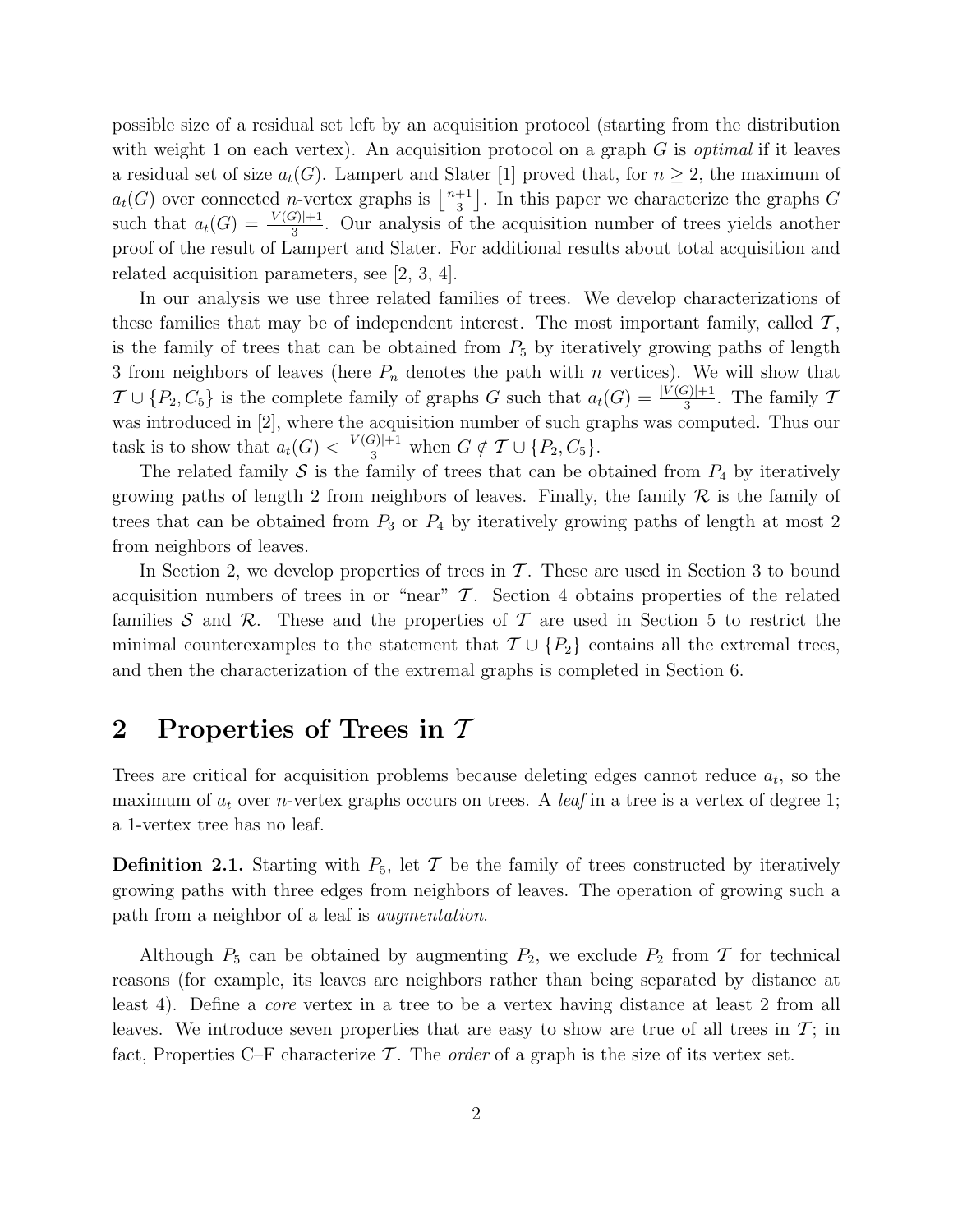**Definition 2.2.** The following are properties that a tree  $T$  may satisfy.

Property A: The distance between any two leaves of  $T$  is at least 4.

Property B: The number of leaves in T is  $\frac{|V(T)|+1}{3}$ .

Property C: T has at least one core vertex.

Property D: If v is a core vertex in T, then  $d_T(v) = 2$ .

Property E: If v is a core vertex in T, then both components of  $T - v$  lie in  $\mathcal{T} \cup \{P_2\}$ .

Property F: If w is a neighbor of a core vertex in T, then  $T - w$  consists of an isolated vertex plus components whose orders are divisible by 3.

Property G: Every core vertex and every neighbor of a leaf lies on a path of length 4 joining two leaves.

#### **Lemma 2.3.** Each property in Definition 2.2 holds for every tree in  $T$ .

*Proof.* Each property holds for  $P_5$  and is preserved by augmentation. Note that each augmentation preserves core vertices and introduces three new vertices: a new leaf, its neighbor, and a new core vertex. Properties D–G hold for the new core vertex and its new neighbor by construction. They continue to hold for old vertices because the augmentation just enlarges the tree; in particular, it augments one component of the relevant vertex-deleted subgraph (adding three vertices) or just adds a copy of  $P_3$  as such a component (when w is the vertex where the augmentation occurs.  $\Box$ 

Given a tree T, let T' be the tree obtained from T by deleting its leaves, and let  $T'' = (T')'.$ 

**Lemma 2.4.** If T is a tree satisfying Properties C–F of Definition 2.2, then every leaf x of  $T''$  is a core vertex of T and belongs to a four-vertex path  $\langle u, y, x, w \rangle$  such that u is a leaf of  $T$ ,  $y$  and  $x$  have degree 2 in  $T$ , and  $w$  has a leaf neighbor in  $T$ .

*Proof.* Let x be a leaf of  $T''$  (so  $T''$  is not just a single vertex), and let w be the neighbor of x in T''. Since x is a leaf of T'', it must have a neighbor in T' other than w, and all such vertices are leaves in  $T'$ . Similarly, at least one such neighbor  $y$  is not a leaf in  $T$ , but all neighbors of y in T other than x are leaves. Let u be a leaf of T adjacent to y.

Suppose that x is not a core vertex of T. This gives x a leaf neighbor  $u'$  in T (see Figure 1). Note that u and u' are leaves of T connected by the path induced by  $\{u, y, x, u'\}.$ 



Figure 1: Ensuring that leaves of  $T''$  are core vertices of  $T$ .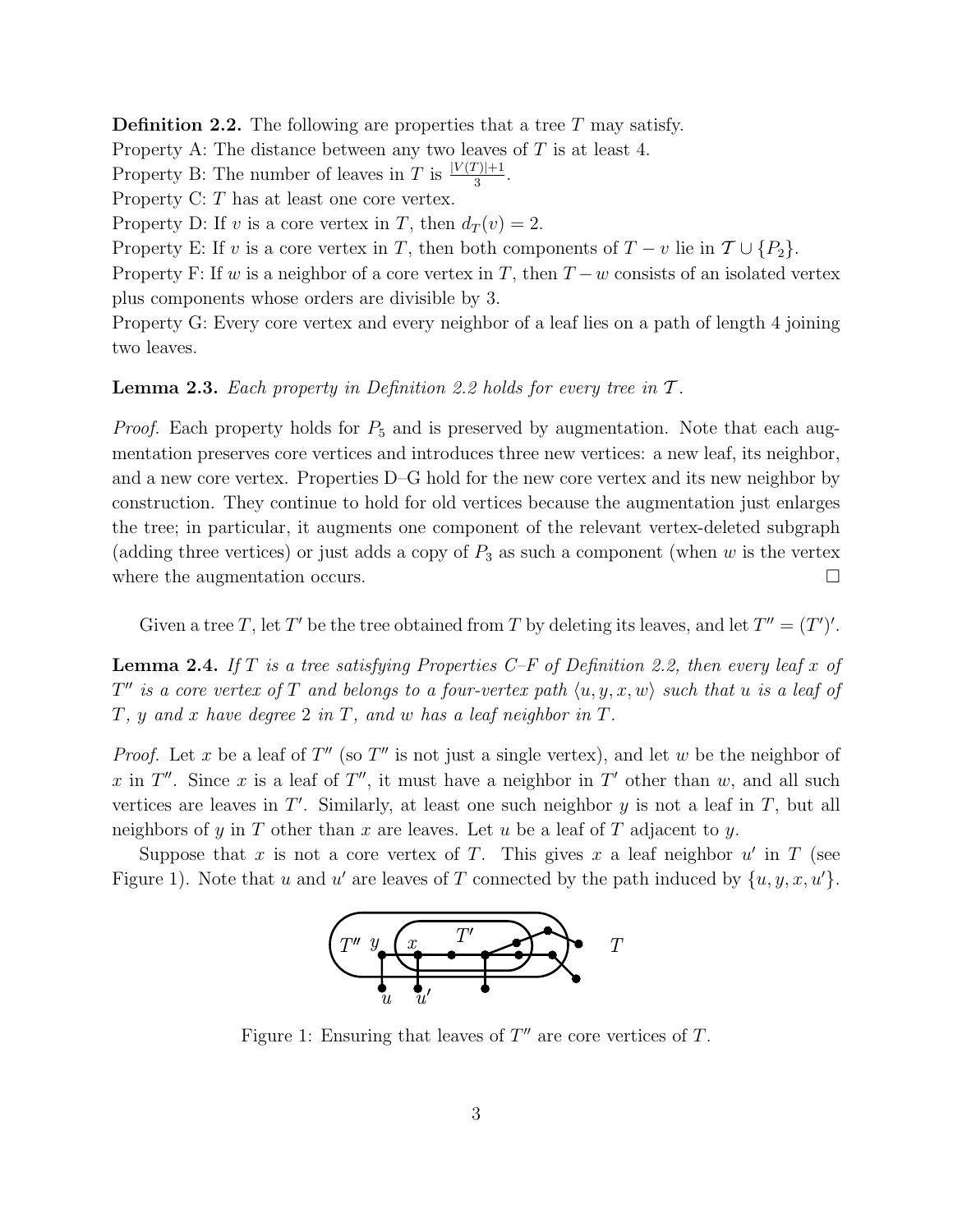By Property C,  $T$  has some core vertex  $v$ . By the definition of core vertex, every core vertex of T remains in T''. Since x is not a core vertex, we have  $v \neq x$ , so  $v \notin \{u, y, x, u'\}$ . Hence these four vertices lie in the same component Q of  $T - v$ . By Property E,  $Q \in \mathcal{T}$ . However, the distance between  $u$  and  $u'$  is 3, so  $Q$  fails Property A, which violates Lemma 2.3. The contradiction implies that  $x$  is a core vertex of  $T$ .

By Property D,  $d_T(x) = 2$ ; let y and w be the neighbors of x in T. By Property F, y and w each have exactly one leaf neighbor in  $T$ ; call them u and  $u^*$ , respectively. Since x is a leaf in  $T''$ , exactly one of the two neighbors of x in T is a leaf in  $T'$ ; we may let it be y (see Figure 2). Since y is a leaf of T', the component of  $T - x$  containing y is a non-trivial star; by Properties E and A, it is  $P_2$ . Now,  $\{u, y, x, w\}$  induces the desired path containing x, since u is a leaf and w has a leaf neighbor.



Figure 2: Finding the desired path through a leaf of  $T''$ .

The fact that  $\mathcal T$  is characterized by Properties C–F will be used in Section 5.

**Lemma 2.5.** The family of trees satisfying Properties C–F of Definition 2.2 is  $\mathcal{T}$ .

*Proof.* Let  $\mathcal{T}^*$  be the family of trees satisfying Properties C–F; we show that  $\mathcal{T}^* \subseteq \mathcal{T}$ . Note that  $P_5$  is the unique smallest tree in  $\mathcal{T}^*$ . Consider a tree T in  $\mathcal{T}^*$ . It suffices to show that  $T = P_5$  or T is obtained from a tree in T by an augmentation.

By Property C, T has a core vertex, so  $T''$  has at least one vertex. If  $T''$  has only one vertex, v, then every vertex of T is within distance 2 of v. By Property D, T consists of two stars sharing v as a leaf. By Property E or F, each of those stars is  $P_3$ , and  $T = P_5$ . Hence we may assume that  $T \neq P_5$  and  $T''$  has more than one vertex.

Now let v be a leaf of T'', and let  $\langle u, y, v, w \rangle$  be the path guaranteed by Lemma 2.4, with u being a leaf of T and w having a leaf neighbor (see Figure 3). Let  $\hat{T} = T - \{u, y, v\}$ ; note that T is a component of  $T - v$ . By Property D,  $T \in \mathcal{T} \cup \{P_2\}$ . Since  $T \neq P_5$ , we have  $\widehat{T} \neq P_2$ . Also, T arises from  $\widehat{T}$  by an augmentation. Hence  $T \in \mathcal{T}$ , by the definition of  $\mathcal{T}$ .



Figure 3: Expressing T as an augmentation of a tree in  $\mathcal{T}$ .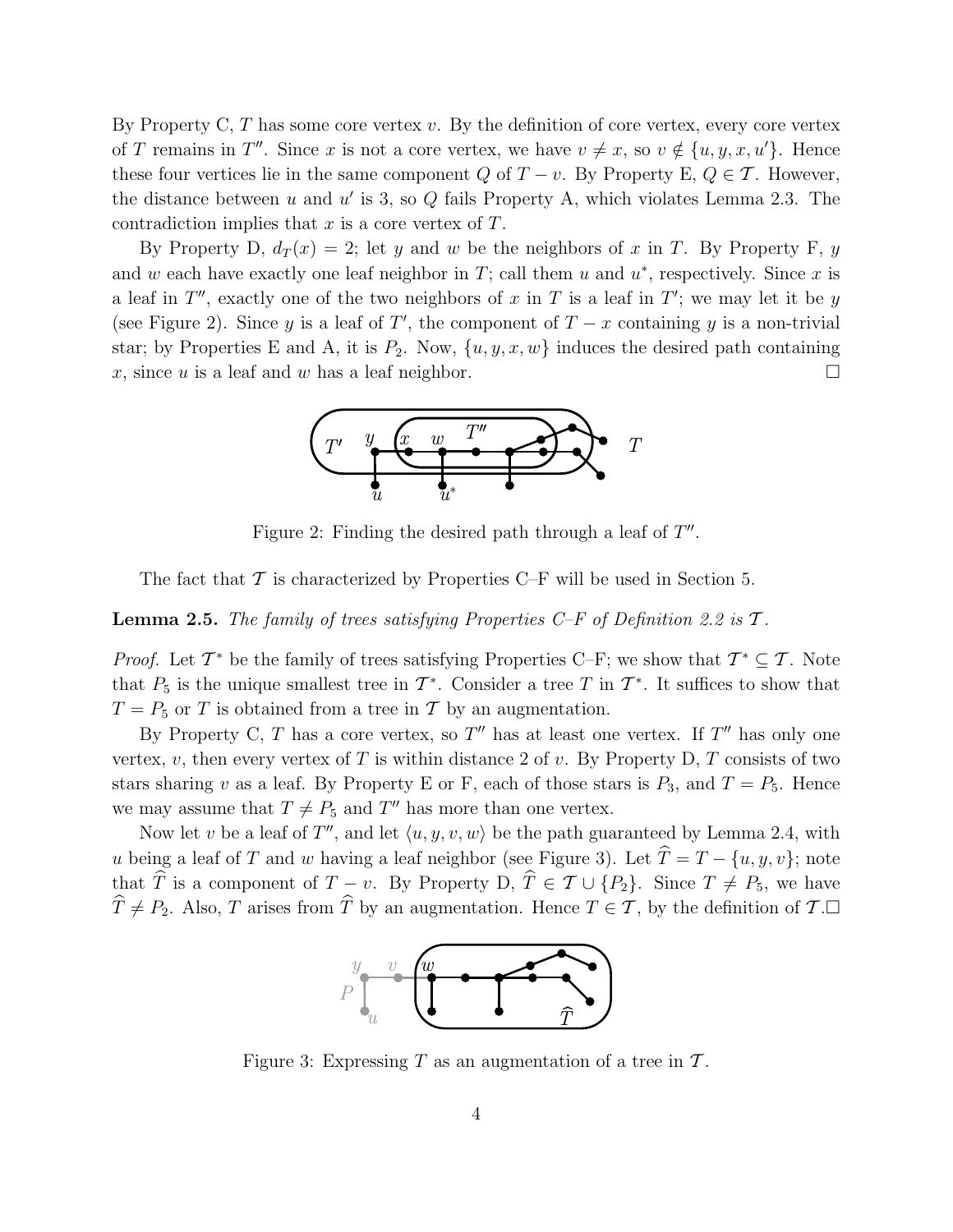By definition, each tree in  $\mathcal T$  is constructed via augmentations from *some* subgraph isomorphic to  $P_5$ . We show next that any four-edge path joining leaves of T may serve as the starting path in constructing  $T$  via augmentations. Thus by Property G, any non-leaf vertex of T may be taken as a vertex of the initial copy of  $P_5$  from which T is constructed.

**Lemma 2.6.** If P is a copy of  $P_5$  joining leaves of a tree T in T, then T can be constructed from P via augmentations.

*Proof.* We use induction on  $|V(T)|$ ; the claim holds trivially for  $P_5$ . If  $T \neq P_5$ , then T'' has at least two leaves. By Lemma 2.4, T contains two paths of length 3 attached to the rest of T at neighbors of leaves of T. The path  $P$  must be edge-disjoint from one of these, which we call P'. Let v' be the vertex of P' adjacent to w', where w' is the end of P' that is not a leaf of T (see Figure 4). Let  $\hat{T}$  be the subtree of T obtained by deleting the vertices of P' other than  $w'$ ; note that  $\hat{T}$  is a component of  $T - v'$ . Since  $v'$  is a core vertex of  $T$ , Property E implies  $\widehat{T} \in \mathcal{T}$ . Now P is a copy of  $P_5$  joining leaves of  $\widehat{T}$ . By the induction hypothesis,  $\widehat{T}$  can be constructed from P via augmentations, and then T is an augmentation of  $\widehat{T}$ .  $\widehat{T}$  can be constructed from P via augmentations, and then T is an augmentation of  $\widehat{T}$ .



Figure 4: T is the result of augmenting  $\hat{T}$  by growing the path  $P'$  shown in gray.

# 3 Acquisition Numbers of Trees in or Near  $\mathcal T$

The main step in characterizing the graphs G such that  $a_t(G) = \frac{|V(G)|+1}{3}$  is to characterize such trees. When G is a tree, we show that G has this property if and only if  $G \in \mathcal{T} \cup$  ${P_2}$ . Sufficiency was shown in [2], where the family was defined. For completeness of our characterization of the extremal graphs, we include the short proof of this.

**Lemma 3.1.** Let x and y be vertices in a tree T. If the path joining x and y in T contains a vertex v of degree 2 not adjacent to x or y, then the initial weights from x and y cannot reach a common vertex via acquisition moves.

*Proof.* For the weight from x and y to reach a common vertex, the initial weight from x or y must reach v by some acquisition move. The first acquisition move involving v transfers weight 1 to or from it, so this move can only transfer the original weight from a vertex in  $N[v]$ . After this move, some vertex in  $N[v]$  has weight 0. Now a vertex of weight 0 separates the weights originally on x and y; this prevents them from combining.  $\Box$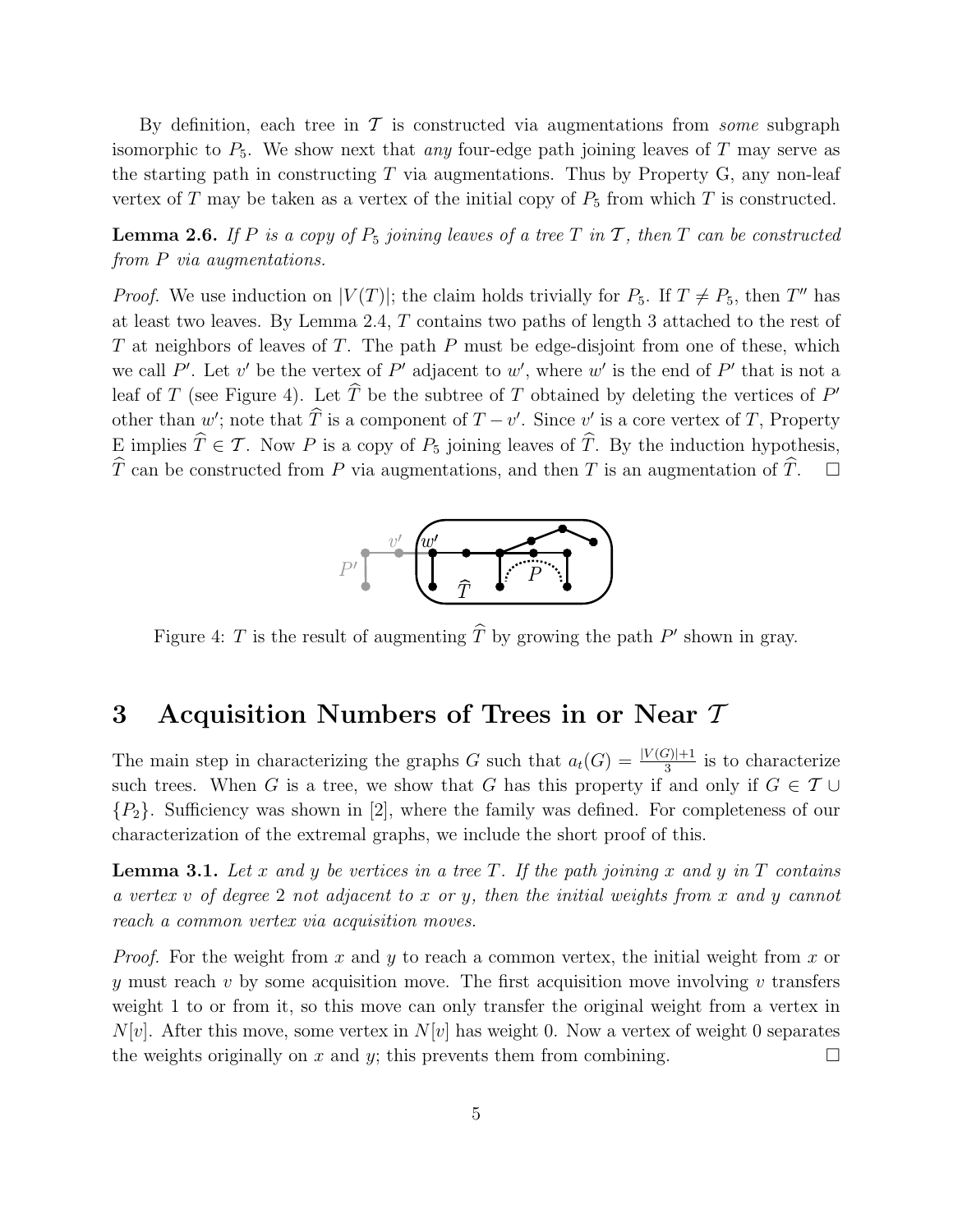**Lemma 3.2.** If  $T \in \mathcal{T} \cup \{P_2\}$ , then  $a_t(T) = \frac{|V(T)|+1}{3}$ .

*Proof.* Clearly  $a_t(P_2) = 1$ . For the general upper bound,  $a_t(P_5) = 2$ , and the weight on the three new vertices in each augmentation can be acquired by the central vertex among them.

To prove the lower bound for  $T \in \mathcal{T}$ , it suffices to show that between any two leaves u and u' there is a core vertex adjacent to neither of them. Property B (guaranteeing  $\frac{|V(T)|+1}{3}$ leaves) and Lemma 3.1 will then complete the proof.

We use induction on  $|V(T)|$ ; the claim is immediate for  $P_5$ . By Properties C–E, T has a core vertex v such that  $T - v$  has two components, both in  $T \cup \{P_2\}$ . If u and u' are in the same component, then it is not a copy of  $P_2$ , since both u and u' are leaves of T. Hence the induction hypothesis applies in this case. If u and u' are in distinct components of  $T - v$ , then  $v$  is the desired vertex.  $\Box$ 

Most of the rest of this paper is devoted to proving the converse of Lemma 3.2 in the universe of trees. In the remainder of this section, we study trees having a vertex whose deletion leaves components that are isolated vertices, isolated edges, or trees in  $\mathcal T$ . Before studying the general case of such trees, we need a preliminary lemma. Let a *near-optimal acquisition protocol* for T be an acquisition protocol leaving a residual set of size  $a_t(T) + 1$ .

**Lemma 3.3.** Given  $T \in \mathcal{T}$ , recall that  $a_t = \frac{|V(T)|+1}{3}$  $rac{|1|+1}{3}$ .

(a) If  $T^+$  arises from T by adding a pendant edge at a core vertex v, then  $a_t(T^+) \leq \frac{|V(T^+)|-3}{3}$  $\frac{|1|^{-3}}{3}$ . (b) If v is a core vertex in T, then some optimal acquisition protocol leaves weight 4 on v, and for  $j \in \{1,2,3\}$  there is a near-optimal acquisition protocol leaving weight j on v. (c) If w is a neighbor of a leaf in T, then some near-optimal acquisition protocol leaves weight 1 on v, and for  $j \in \{2, 3, 4\}$  there is an optimal acquisition protocol leaving weight j on w.

*Proof.* By inspection, such protocols exist when  $T = P_5$ . For  $T \neq P_5$ , Property G provides a four-edge path  $P$  joining leaves of  $T$  that contains the specified vertex (see Figure 5). By Lemma 2.6, T can be constructed from P via augmentations. Since  $P \cong P_5$ , we can apply the acquisition protocol for  $P_5$  on P (or for  $P_5^+$  on  $P^+$ ) that gives the specified vertex the desired weight and leaves the desired size of residual set relative to  $P_5$ . Then the weight on each three-edge path added during an augmentation can be acquired by its central vertex, adding 1 to the size of the residual set and 3 to  $|V(T)|$ .



Figure 5: The tree  $T^+$  can be constructed by augmenting  $P^+$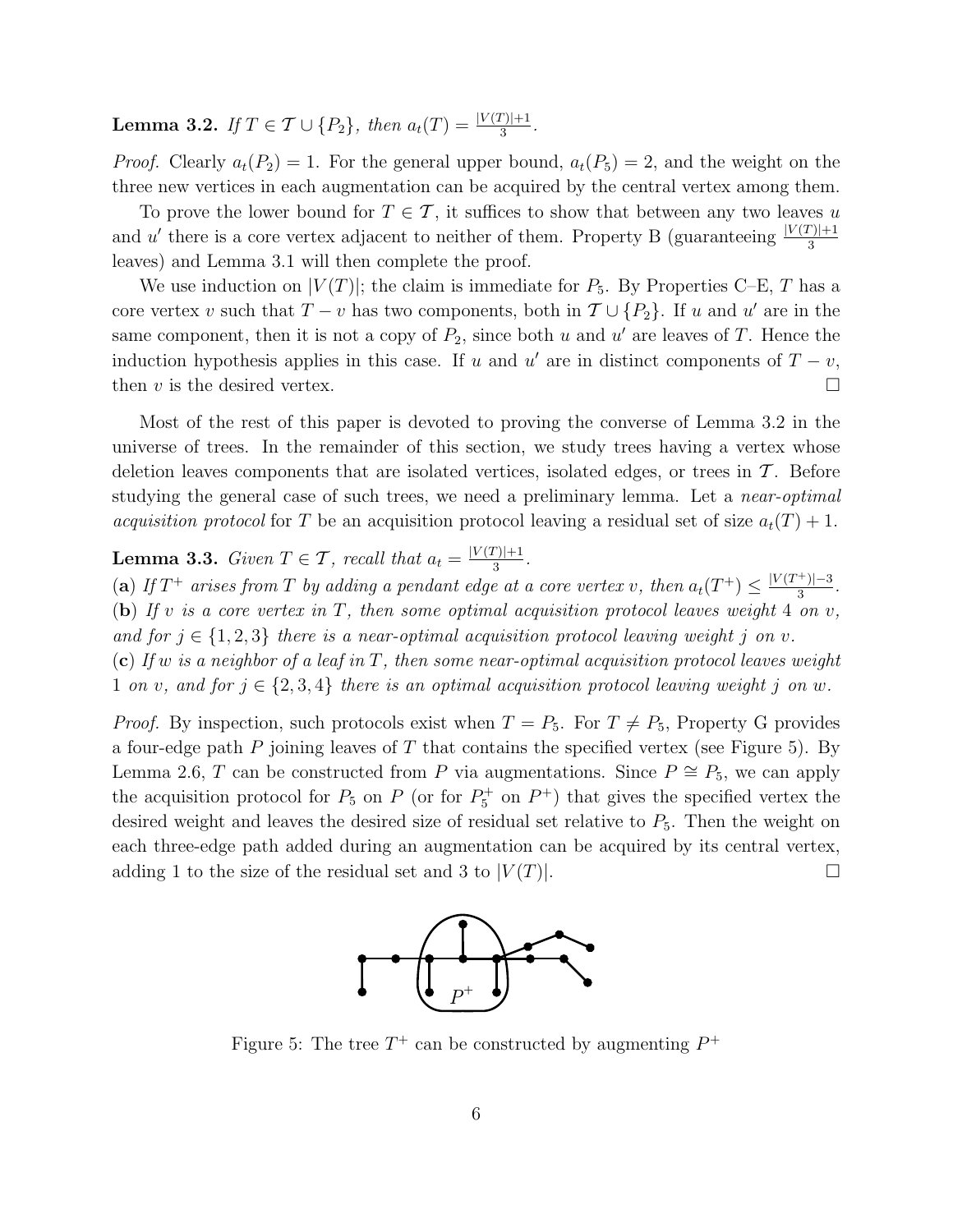**Lemma 3.4.** Let T be a tree with a vertex x such that  $T - x$  consists of p isolated vertices, q isolated edges, k components in  $T$  in which the neighbor of x is not a leaf, and possibly other components whose acquisition number is at most one-third of the number of vertices. If  $p + q + k \geq 3$ , then  $a_t(T) \leq \frac{|V(T)|}{3}$  $rac{(1)}{3}$ .

*Proof.* We may assume that  $T - x$  has only the special  $p + q + k$  components mentioned, since running protocols independently on the extra components will maintain the inequality. When  $p \geq 1$ , we begin an acquisition protocol by letting x acquire all weight from its leaf neighbors. Next, x can acquire all weight from the q isolated edges in  $T - x$ .

**Case 1:**  $p \ge 1$  and  $p + 2q \ge 3$ . We have now given x weight at least 4. By definition, every non-leaf vertex of a tree is a core vertex or has a leaf neighbor. Hence in each of the k components of  $T - x$  in T, Lemma 3.3 guarantees an optimal acquisition protocol leaving weight 4 on the neighbor of x. After these protocols, positive weight remains on  $\frac{|V(T)|-1-(p+2q)+k}{3}+1$  vertices. Since x has weight at least 4, x can acquire the remaining weight on its neighbors. This reduces the size of the residual set by k, yielding  $a_t(T) \leq$  $|V(T)|-p-2q-2k+2$  $\frac{-2q-2k+2}{3}$ . Since  $p+2q \geq 3$ , we obtain  $a_t(T) \leq \frac{|V(T)|-1}{3}$  $rac{|y|-1}{3}$ .

**Case 2:**  $p \ge 1$  and  $p+2q \le 2$ . This case requires  $q = 0$  and  $k \ge 1$ , since  $p+q+k \ge 3$ . We have given x weight at least 2. In one nontrivial component of  $T-x$ , Lemma 3.3 guarantees a near-optimal (or optimal) acquisition protocol leaving weight 2 on the neighbor of  $x$ , which can then be acquired to x. In the remaining  $k-1$  nontrivial components of  $T-x$ , Lemma 3.3 guarantees optimal acquisition protocols leaving weight  $4$  on the neighbor of  $x$ . Computing as in Case 1, we have  $a_t(T) \leq \frac{|V(T)|-1-p+(k+3)}{3} + 1 - k \leq \frac{|V(T)|-p+5-2k}{3}$  $\frac{-p+3-2\kappa}{3}.$ 

If  $k \geq 2$  or  $p \geq 3$ , then  $a_t(T) \leq \frac{|V(T)|}{3}$  $\frac{(I)}{3}$ . Otherwise,  $p = 2$  and  $k = 1$ . In that case, after x acquired the weight from the neighboring leaves, Lemma 3.3 guarantees an optimal acquisition protocol in the one component of  $T - x$  in T, leaving weight 4 on the neighbor of x. Now the weight from x moves to that vertex, leaving a residual set of size  $\frac{|V(T)|-2}{3}$ .

**Case 3:**  $p = 0$ . Let  $A_1$  be a smallest component of  $T - x$ , and let  $A_2$  be a smallest component of  $T - x$  after deleting  $A_1$ . By Lemma 3.3 (or by doing nothing when  $A_1 = P_2$ ), there is a near-optimal protocol on  $A_1$  that leaves weight 1 on the neighbor y of x in  $A_1$ ; perform this and then acquire the weight from y to x. Now let z be the neighbor of x in  $A_2$ . Since  $A_2 \in \mathcal{T} \cup \{P_2\}$ , there is a protocol on  $A_2$  leaving weight 2 on z that is optimal if z has a leaf neighbor in  $A_2$  and is near-optimal if z is a core vertex of  $A_2$ . After this protocol, x acquires the weight from z.

In each of the remaining  $q+k-2$  components of  $T-x$ , an optimal protocol brings weight 2 or 4 to the neighbor of x. Since x now has weight 4, it can acquire the weight from all those neighbors to complete the protocol. Since we used near-optimal protocols on at most two components of  $T - x$  and later reduced the residual set by  $q + k$ , the size of the residual set is now at most  $1 + \frac{|V(T)| - 1 + (q+k)}{3} + 2 - (q+k)$ , with equality only when z is a core vertex of  $A_2$ . Otherwise,  $a_t(T) \leq \frac{|V(T)| + 8 - 2(q+k)}{3} - 1 \leq \frac{|V(T)| - 1}{3}$  $\frac{[r]}{3}$ , since  $q + k \geq 3$  by hypothesis.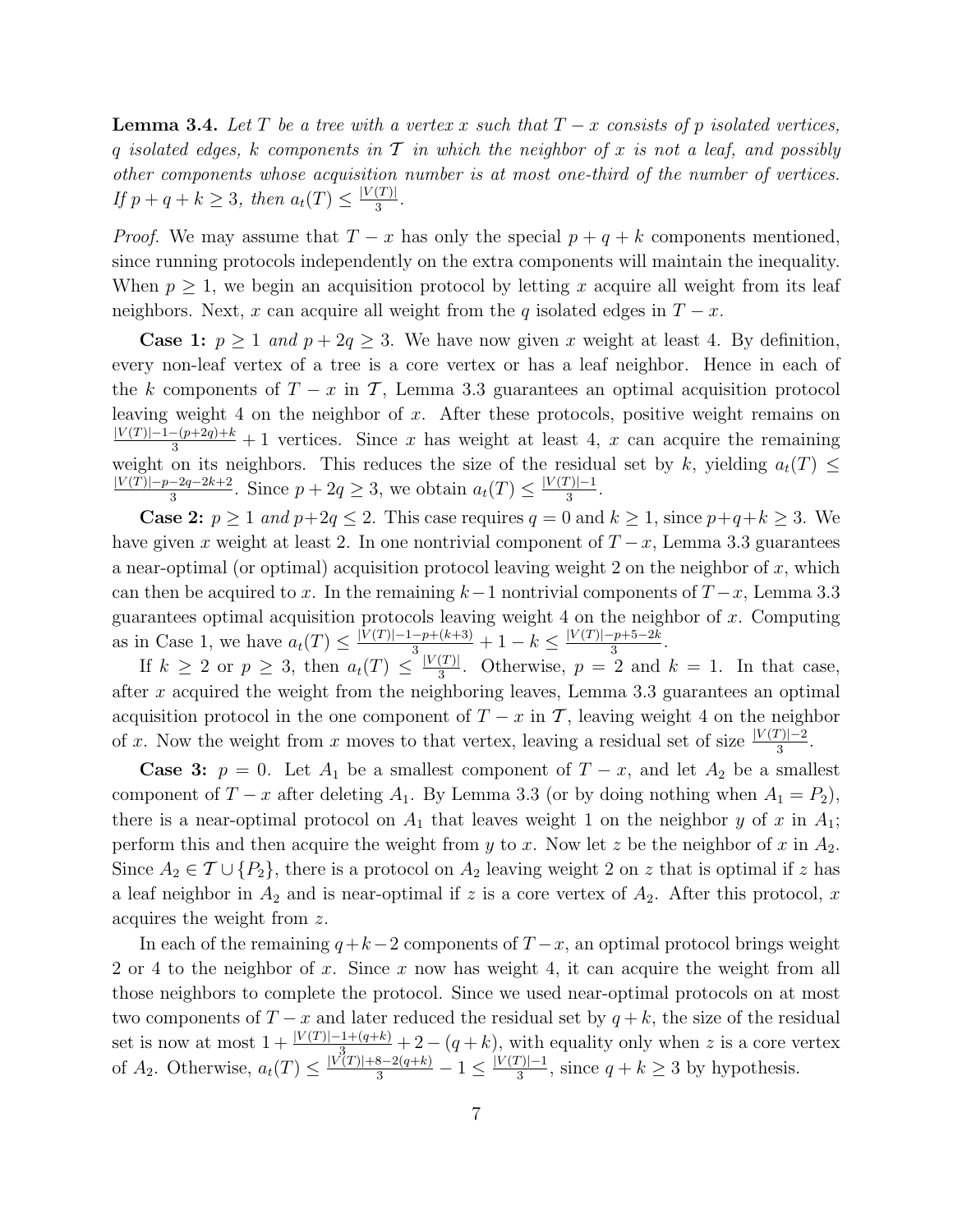Thus if  $a_t(T) > \frac{|V(T)|-1}{3}$  $\frac{f(y)-1}{3}$ , then we may assume that  $q+k=3$  and that z is a core vertex of  $A_2$ . Let  $A_2^+$  be the subtree of T induced by  $V(A_2) \cup \{x\}$  (see Figure 6). By Lemma 3.3(a),  $a_t(A_2^+) \leq \frac{V(A_2^+)-3}{3}$  $\frac{2^{j-3}}{3}$ . Since  $A_1$  and the remaining component of  $T-x$  lie in  $\mathcal{T} \cup \{P_2\}$ , Lemma 3.2 yields  $a_t(T) \le a_t(A_1) + a_t(A_2^+) + a_t(A_3) \le \frac{|V(A_1)|+1}{3} + \frac{|V(A_2^+)|-3}{3} + \frac{|V(A_3)|+1}{3} = \frac{|V(T)|-1}{3}$ 3  $\Box$ 



Figure 6: The last case of Lemma 3.3.

### 4 Two Related Families

To prove the converse of Theorem 3.2 we will also use two families defined similarly to  $\mathcal T$ . Starting with  $P_4$ , let S be the family of trees constructed by iteratively growing paths of length 2 from neighbors of leaves. Let  $\mathcal R$  be the family of trees constructed from  $P_3$  or  $P_4$ by iteratively growing paths of length at most 2 from neighbors of leaves. The corona of a graph H, denoted  $H \circ K_1$  is the graph obtained from H by adding one pendant edge to each vertex of  $H$ .

**Lemma 4.1.** For a tree S with at least four vertices, the following are equivalent: (a)  $S \in \mathcal{S}$ , (**b**)  $S = S' \circ K_1$  for some subtree S' of S, and (c) each non-leaf vertex is adjacent to exactly one leaf.

*Proof.* Each tree in S is iteratively constructed from  $P_4$ , and  $P_4 = P_2 \circ K_1$ . For a tree, the property of being a corona is preserved by appending a path of two edges to a neighbor of a leaf, so (a) implies (b). By the definition of corona, (b) implies (c).

To prove that (c) implies (a), we use induction on  $|V(S)|$ ; note that  $P_4$  is the smallest tree with at least four vertices satisfying (c), and  $P_4 \in \mathcal{S}$ . For a larger tree S satisfying (c), let  $S'$  be the tree obtained by deleting the leaves, and let w be a leaf in  $S'$ . Let u be the unique leaf of S adjacent to w and let  $\hat{S} = S - \{w, u\}$ , as in Figure 7. Note that  $\hat{S}$  satisfies (c). By the induction hypothesis,  $\hat{S} \in \mathcal{S}$ . Let v be the neighbor of w in S'. The tree S arises from  $\widehat{S}$  by growing a two-edge path from v; hence  $S \in \mathcal{S}$ .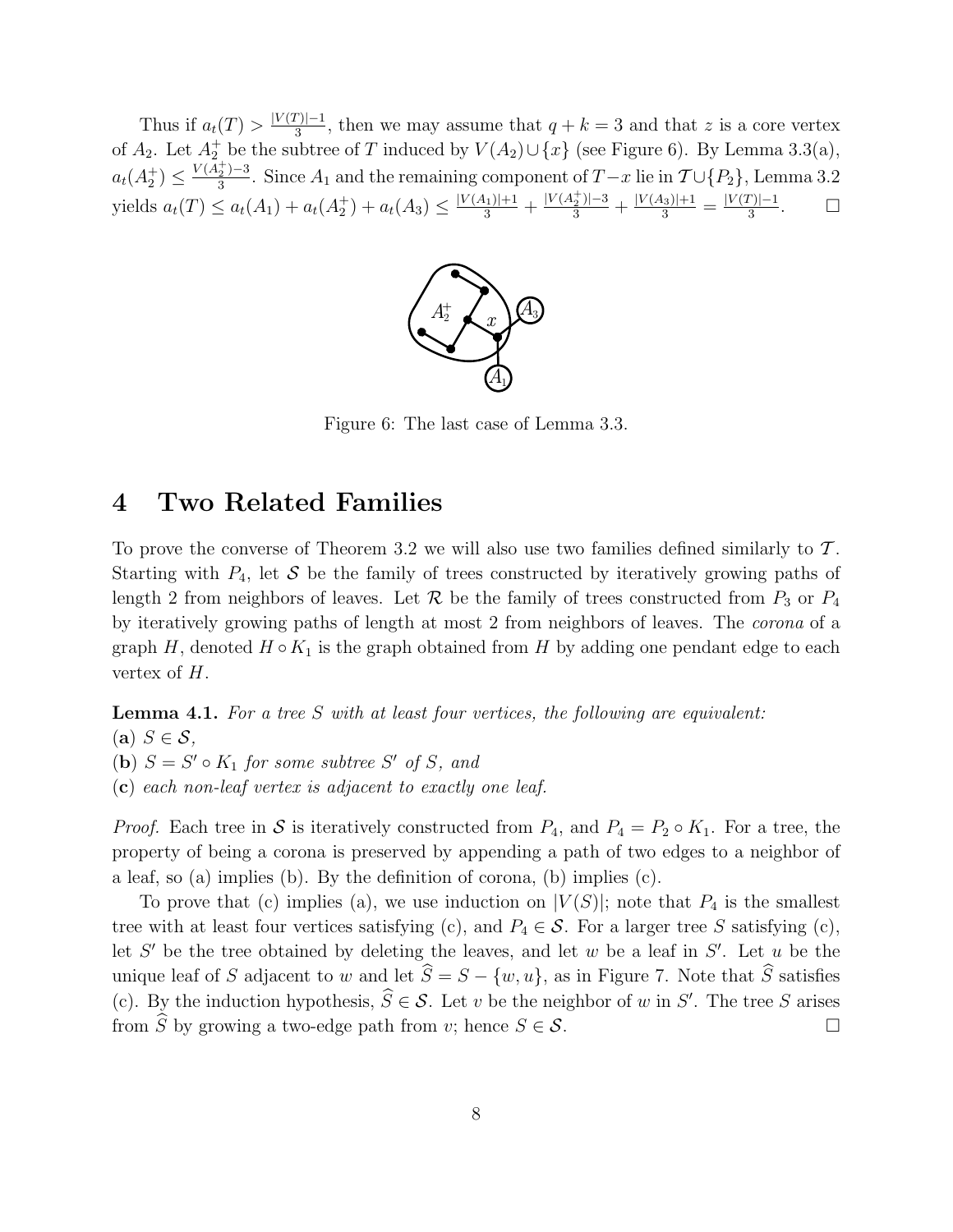

Figure 7:  $S'$  and  $\widehat{S}$  are subtrees of  $S$ .

**Lemma 4.2.** A tree R with at least three vertices is in  $\mathcal{R}$  if and only if each vertex that is not a leaf is adjacent to at least one leaf.

*Proof.* Both  $P_3$  and  $P_4$  have the specified property, and the property is preserved by growing a path of length at most 2 from a neighbor of a leaf. Hence the condition is necessary.

For sufficiency, we use induction on the number of leaves. The trees with two leaves satisfying the condition are  $P_3$  and  $P_4$ , which lie in  $\mathcal R$ . Let R be a tree with more leaves satisfying the condition. If some non-leaf vertex w has more than one leaf neighbor, then  $R$ arises from a tree in  $\mathcal R$  by growing a path of length 1 from w. If each non-leaf vertex has exactly one leaf neighbor, then  $R \in \mathcal{S}$  by Lemma 4.1, and  $\mathcal{S} \subset \mathcal{R}$  by definition.

Core vertices play an important role in the characterization of trees in  $\mathcal T$  given in Lemma 2.5. By Lemma 4.2, there are no such vertices in a tree in  $\mathcal{R}$ . In the proof of the converse of Lemma 3.2 in Sections 5 and 6, we will need to exclude counterexamples in R. The two lemmas below will be useful.

**Lemma 4.3.** If  $S \in \mathcal{S}$ , and  $S'$  is the result of deleting all leaves from S, then  $a_t(S) \leq a_t(S')$ .

Proof. Begin an acquisition protocol by having each non-leaf acquire the weight from the unique leaf to which it is adjacent. Now, the vertices with positive weight are exactly the vertices in  $S'$ , and they all have weight 2. Any optimal acquisition protocol for  $S'$  now leaves a residual set of size  $a_t(S)$  $\Box$ 

Lemma 4.4 below gives a property of trees in  $\mathcal R$  analogous to Property E of Definition 2.2.

**Lemma 4.4.** If R is a tree in R and w is a vertex that is not a leaf, then  $R - w$  consists of isolated vertices, isolated edges, and components in  $\mathcal{R}$ .

*Proof.* The conclusion holds for  $P_3$  and  $P_4$ , and is preserved by growing paths of length at most 2 from neighbors of leaves.  $\Box$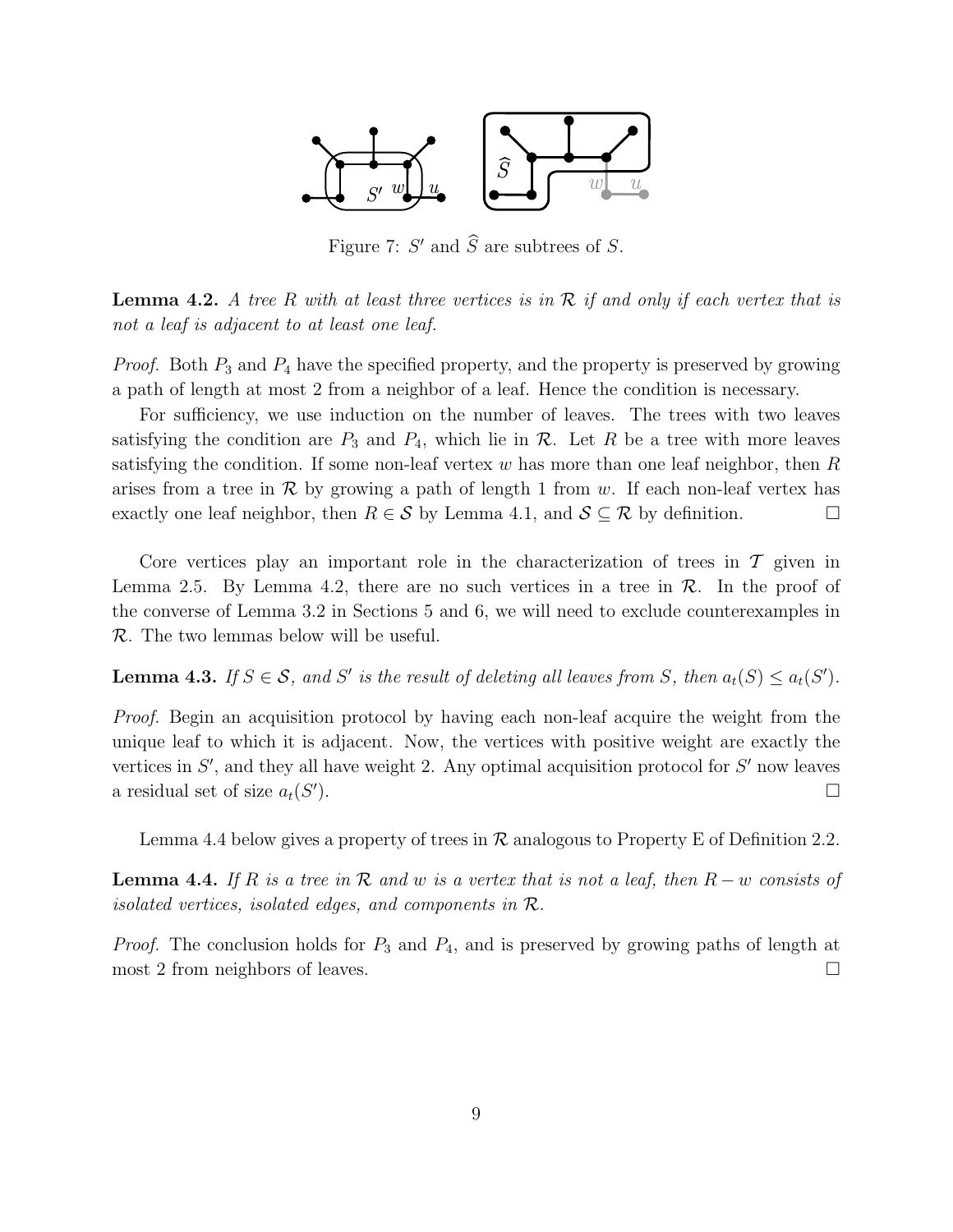### 5 Minimal Counterexamples

In the next section, we complete the proof that  $a_t(G) \leq |V(G)|/3$  when  $|V(G)| \geq 3$  and  $G \notin \mathcal{T}$ . The proof that this holds for trees is inductive, showing that there is no minimal counterexample. In this section, we develop properties of a purported such counterexample. Throughout this section we assume that T is a smallest tree among those for which  $a_t(T) \geq$  $|V(T)|+1$  $\frac{T}{3}$  and  $T \notin \mathcal{T}$  and  $|V(T)| \geq 3$ . Any smaller tree  $T_0$  with at least three vertices satisfies  $a_t(T_0) \leq \frac{|V(T_0)|+1}{3}$  $\frac{1}{3}$ , with equality only if  $T_0 \in \mathcal{T}$ .

**Lemma 5.1.** Every minimal counterexample T has a core vertex (and hence is not in  $\mathcal{R}$ ).

*Proof.* The characterization of  $\mathcal R$  in Lemma 4.2 implies that  $\mathcal R$  is precisely the set of trees having at least three vertices but no core vertices. Hence it suffices to show  $T \notin \mathcal{R}$ .

For  $T \in \mathcal{S}$ , obtain T' from T by deleting all leaves. Lemma 4.3 and minimality yield  $a_t(T) \le a_t(T') \le \frac{|V(T')|+1}{3} = \frac{|V(T)|+2}{6} < \frac{|V(T)|}{3}$  $rac{(1)}{3}$ .

If  $T \in \mathcal{R} - \mathcal{S}$ , then choose a vertex w neighboring at least two leaves. By Lemma 4.4, the components of  $T - w$  are vertices, edges, and members of  $\mathcal{R}$ . Form  $\hat{T}$  by deleting from T the vertices of the components of  $T - w$  in R. All weight in  $\hat{T}$  can be acquired by w, and  $a_t(\widehat{T}) = 1 \leq |V(\widehat{T})|/3$  since w has at least two leaf neighbors. By minimality,  $a_t(R) \leq |V(R)|/3$  for each remaining component of  $T - w$ . Together,  $a_t(T) \leq |V(T)|/3$ , a contradiction.

**Lemma 5.2.** If e is a non-pendant edge in a minimal counterexample T, then  $T - e$  has a component with order congruent to 2 modulo 3, and any such component belongs to  $T \cup \{P_2\}$ .

*Proof.* Let  $A_1$  and  $A_2$  be the components of  $T - e$ . Minimality of T yields  $a_t(A_i) \leq \frac{|V(A_i)|+1}{3}$  $rac{|I_i|+1}{3}$ . If  $|V(A_i)| \neq 2 \mod 3$ , then integrality of  $a_t$  permits removal of +1 from the numerator, yielding  $a_t(T) \le a_t(A_1) + a_t(A_2) \le \frac{|V(A_1)|}{3} + \frac{|V(A_2)|}{3} = \frac{|V(T)|}{3}$  $\frac{(T)!}{3}$ , a contradiction.

Now let A be a component of  $T - e$  with  $|V(A)| \equiv 2 \pmod{3}$ . If  $A \notin \mathcal{T} \cup \{P_2\}$ , then minimality of T yields  $a_t(A) \leq \frac{|V(A)|-2}{3}$  $\frac{4}{3}$  and  $a_t(T - V(A)) \leq \frac{|V(T)| - |V(A)| + 1}{3}$  $rac{|V(A)|+1}{3}$ . Now  $a_t(T) \le a_t(A) + a_t(T - V(A)) \le \frac{|V(T)| - 1}{3}$  $\frac{[r]-1}{3}$ . We conclude  $A \in \mathcal{T} \cup \{P_2\}.$ 

**Lemma 5.3.** If T is a minimal counterexample, then  $|V(T)| \equiv 2 \pmod{3}$ . Furthermore, if  $e \in E(T)$  and A is a component of  $T - e$  with  $|V(A)| \equiv 2 \pmod{3}$  and  $A \neq P_2$ , then the endpoint of e in A is not a leaf of A.

*Proof.* First suppose  $|V(T)| \equiv 0 \pmod{3}$ . The only trees with every edge incident to a leaf are stars, which belong to  $\mathcal R$  and are not counterexamples (Lemma 5.1). Hence T has an edge e' incident to no leaf. By Lemma 5.2, the orders of the components  $A_1$  and  $A_2$  of  $T - e'$ are not both divisible by 3, so we may assume  $|V(A_i)| \equiv i \pmod{3}$ . Minimality of T now yields  $a_t(T) \le a_t(A_1) + a_t(A_2) \le \frac{|V(A_1)| - 1}{3} + \frac{|V(A_2)| + 1}{3} = \frac{|V(T)|}{3}$  $\frac{(T)}{3}$ . Hence  $|V(T)| \not\equiv 0 \pmod{3}$ .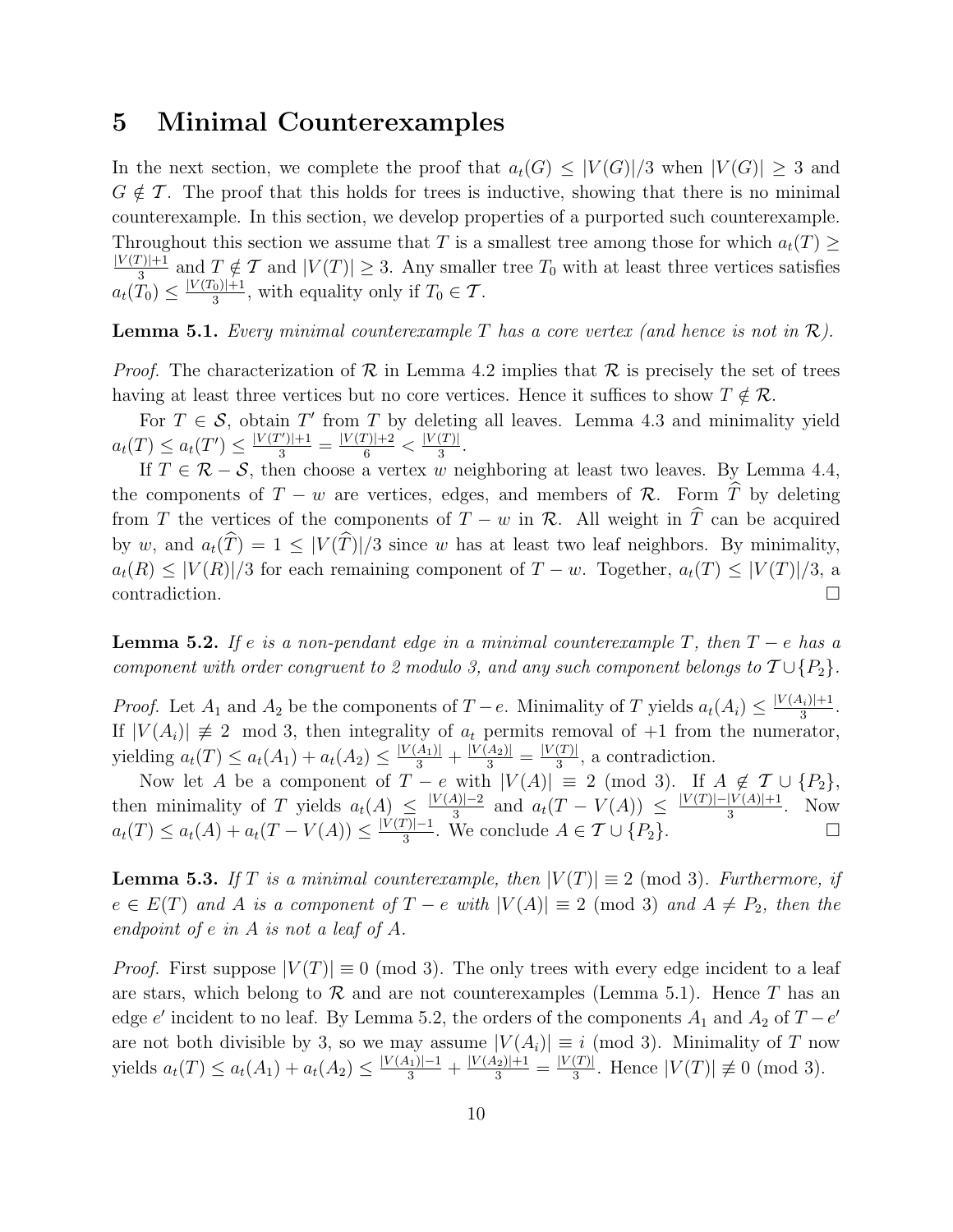Now consider  $e \in E(T)$ , and let A be a component of  $T - e$  with  $|V(A)| \equiv 2 \pmod{3}$ . Since  $|V(T)| \neq 0 \pmod{3}$ , the endpoint of e outside A is not a leaf. By Lemma 5.2,  $A \in \mathcal{T} \cup \{P_2\}.$  If e is incident to a leaf u of A, then let w be the neighbor of u in A. Let A be the component of  $T - uw$  other than  $A - u$  (see Figure 8). Since  $|V(A - u)| \equiv 1 \pmod{3}$ , Lemma 5.2 requires  $|V(\widehat{A})| \equiv 2 \pmod{3}$ , which contradicts  $|V(T)| \not\equiv 0 \pmod{3}$ .



Figure 8: The edge e is adjacent to a leaf in A.

Finally, suppose  $|V(T)| \equiv 1 \pmod{3}$ . By Lemma 5.1, we may choose a core vertex v of T. By Lemma 5.2, the orders of the components left by deleting any non-pendant edge are both congruent to 2 modulo 3. Applying this to the edges incident to  $v$  shows that every component of  $T - v$  has order congruent to 2 modulo 3. By the preceding paragraph,  $T-v$  consists of isolated edges or components in T whose leaves are not adjacent to v. The number of such components is divisible by 3, since  $|V(T)| \equiv 1 \pmod{3}$ . Now Lemma 3.4 applies and yields  $a_t(T) \leq \frac{|V(T)|}{3}$  $\frac{(T)|}{3}$ . Hence T is not a counterexample.

**Lemma 5.4.** Let v be a core vertex in a minimal counterexample T. If  $d_T(v) = 2$ , then both components of  $T - v$  have order congruent to 2 modulo 3.

*Proof.* Since  $|V(T)| \equiv 2 \pmod{3}$ , failure requires components  $A_0$  and  $A_1$  that satisfy  $|V(A_i)| \equiv i \pmod{3}$ . Now deleting the edge joining v to  $A_1$  as in Figure 9 contradicts Lemma 5.2.



Figure 9: Both components of  $T - v$  have order congruent to 2 modulo 3.

**Lemma 5.5.** Let v be a core vertex in a minimal counterexample T. If  $d_T(v) = 2$ , then each neighbor of v is a neighbor of a leaf in T.

*Proof.* Let A be a component of  $T - v$ , with w the neighbor of v in A. By Lemmas 5.4 and 5.2,  $A \in \mathcal{T} \cup \{P_2\}$ . If  $A = P_2$ , then w is a neighbor of a leaf, so we may assume  $A \neq P_2$ .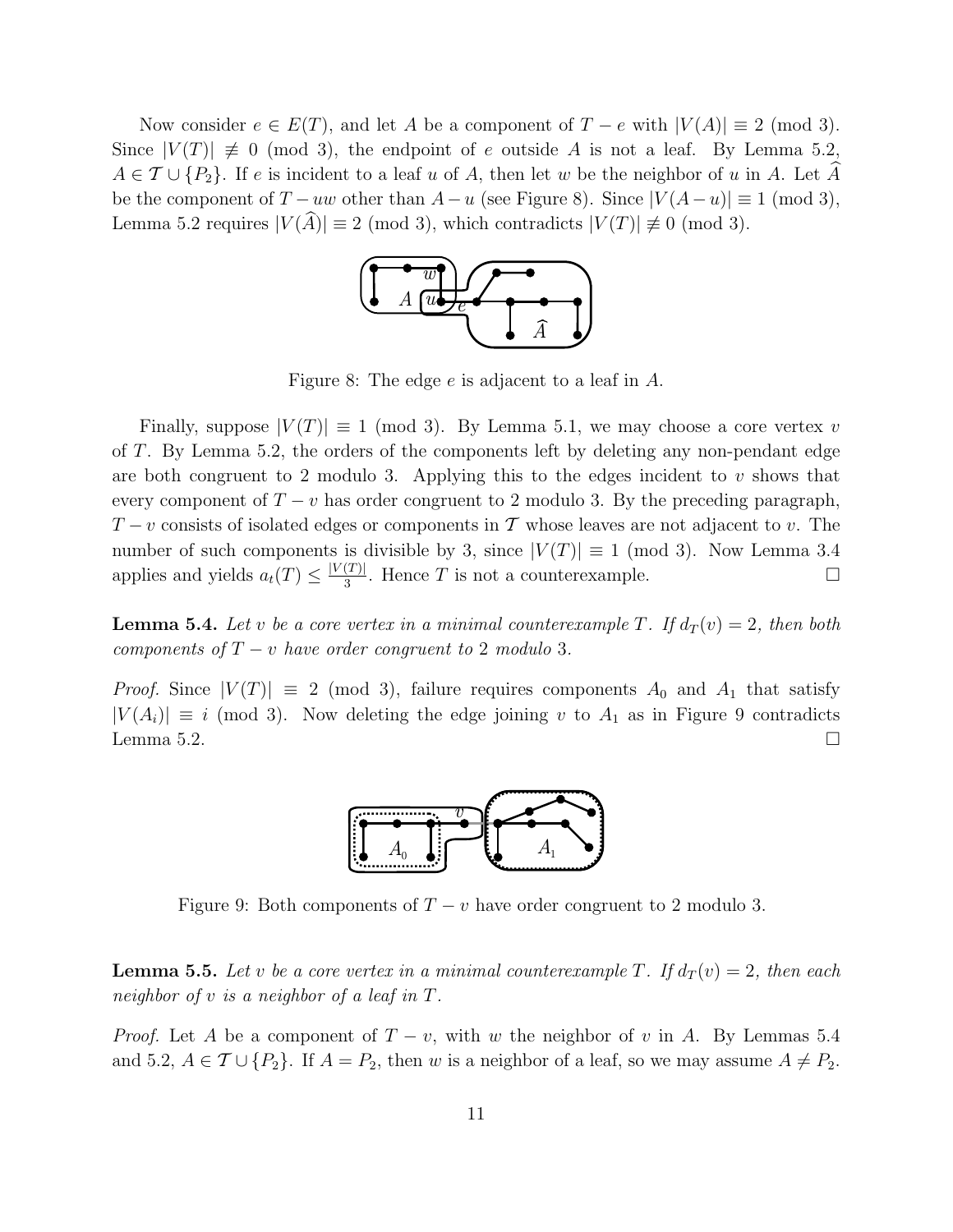By Lemma 5.3, w is not a leaf of  $A$ , so all leaves of  $A$  are leaves of  $T$ . If w has no leaf neighbor in T, then w is a core vertex of A. Let  $A^+$  be the tree induced by  $V(A) \cup \{v\}$ , and let  $B = T - V(A^+)$  (see Figure 10). By Lemma 3.3,  $a_t(A^+) \leq \frac{|V(A^+)| - 3}{3}$  $\frac{3}{3}$ ; by the minimality of T,  $a_t(B) \leq \frac{|V(B)|+1}{3}$  $\frac{3}{3}^{3+1}$ . Hence  $a_t(T) \leq a_t(A^+) + a_t(B) \leq \frac{|V(T)| - 2}{3}$ 3 .



Figure 10: A core vertex of degree 2 cannot be adjacent to core vertex.

**Lemma 5.6.** If some core vertex in a minimal counterexample  $T$  has degree 2, then all core vertices have degree 2.

*Proof.* Let v and v' be core vertices with  $d_T(v) = 2$  and  $d_T(v') \geq 3$ . Let the components of  $T - v$  be  $A_1$  and  $A_2$ . By Lemmas 5.4 and 5.2,  $A_1, A_2 \in \mathcal{T} \cup \{P_2\}$ . By symmetry, we may assume  $v' \in V(A_1)$ . By Lemma 5.3, the neighbor of v in  $A_1$  is not a leaf of  $A_1$ , so all leaves of  $A_1$  are leaves of T. Now v' is a core vertex of  $A_1$ . By Lemma 5.5, v is not adjacent to v'. Hence v' is a core vertex of degree at least 3 in a member of  $\mathcal T$ , contradicting Property D.

# 6 Characterization of acquisition-extremal graphs

The main effort remaining is to characterize the extremal trees.

**Theorem 6.1.** If  $a_t(T) \geq \frac{|V(T)|+1}{3}$  $\frac{f(|f|+1)}{3}$  for a tree T with  $|V(T)| \geq 2$ , then  $T \in \mathcal{T} \cup \{P_2\}.$ 

*Proof.* If the implication fails, then let T be a smallest counterexample. By Lemma 5.3,  $|V(T)| \equiv 2 \pmod{3}$ . By Lemma 5.1, T has a core vertex. By Lemma 5.6, either all core vertices have degree 2 or all have degree at least 3. Let  $v$  be a core vertex.

**Case 1:**  $d_T(v) = 2$ . Let the components of  $T - v$  be  $A_1$  and  $A_2$ . Note that T satisfies Property D of Definition 2.2 for this vertex v. By Lemmas 5.4 and 5.2,  $A_1, A_2 \in \mathcal{T} \cup \{P_2\}$ , so Property E holds at this vertex. By Lemma 2.5, it remains only to show that  $T$  satisfies Property F.

By symmetry, it suffices to show that if w is the neighbor of v in  $A_1$ , then  $T - w$  consists of an isolated vertex and components whose orders are divisible by 3. Since  $|V(A_2)| \equiv$ 2 (mod 3), the component containing v causes no trouble. If  $A_1 = P_2$ , then there is only one other component of  $T - w$ , an isolated vertex.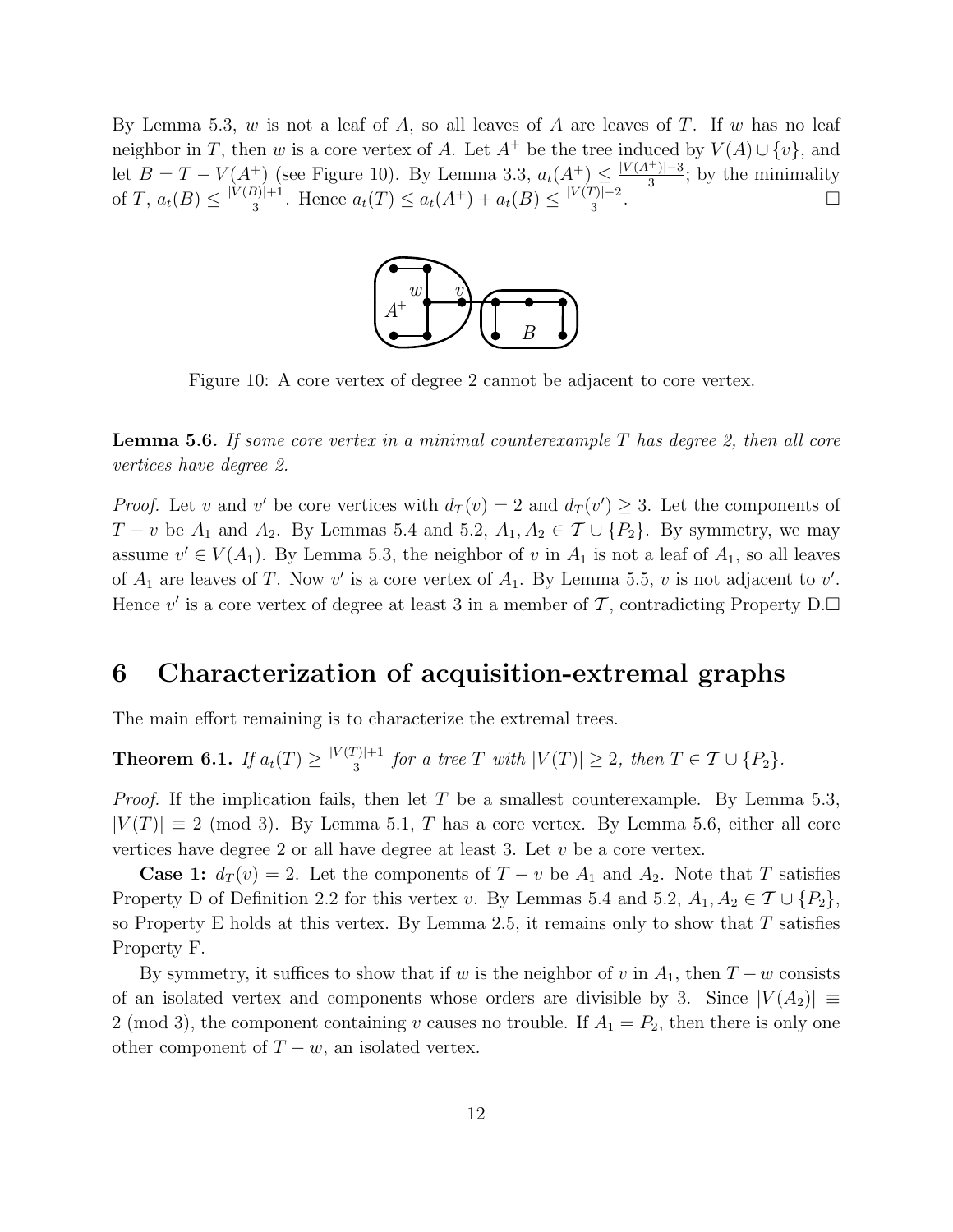We may therefore assume  $A_1 \neq P_2$ . By Lemma 5.5, w has a leaf neighbor in  $A_1$ . The nonleaf neighbors of w in  $A_1$  are core vertices of  $A_1$ , since otherwise  $A_1$  has leaves at distance 3, contradicting Property A. Now Property F for  $A_1$  implies that  $A_1 - w$  consists of an isolated vertex and components with order divisible by 3 (Figure 11); hence  $T$  satisfies Property F.



Figure 11: Verifying Property F at w.

**Case 2:**  $d_T(v) \geq 3$ . Since  $|V(T)| \equiv 2 \pmod{3}$  and v has no leaf neighbor, Lemma 5.2 implies that no component of  $T - v$  has order congruent to 1 modulo 3. Let the components of  $T-v$  be  $A_1, \ldots, A_k$  and  $B_1, \ldots, B_\ell$ , where  $|V(A_i)| \equiv 2 \pmod{3}$  and  $|V(B_j)| \equiv 0 \pmod{3}$ . Since  $|V(T)| \equiv 2 \pmod{3}$ , we have  $k \equiv 2 \pmod{3}$  (see Figure 12).



Figure 12: If  $k \geq 3$ , then  $a_t(T) \leq |V(T)|/3$ .

By Lemma 5.2,  $A_i \in \mathcal{T} \cup \{P_2\}$  for each  $i \in [k]$ . Let  $x_i$  be the neighbor of v in  $A_i$ . If  $x_i$ is a leaf of  $A_i$ , then  $A_i = P_2$ , by Lemma 5.3. Minimality of T yields  $a_t(B_j) \leq |V(B_j)|/3$  for each j. If  $k \geq 3$ , then Lemma 3.4 applies and yields  $a_t(T) \leq |V(T)|/3$ . Hence  $k = 2$  and  $\ell \geq 1$ , since  $d_T (v) \geq 3$ .

Let w be the neighbor of v in  $V(B_1)$ . By Lemma 5.2,  $T - w$  consists of isolated vertices  $u_1, \ldots, u_r$  and components  $C_1 \ldots, C_s$  and  $D_1, \ldots, D_t$  such that  $C_i \in \mathcal{T} \cup \{P_2\}$  (since  $|V(C_i)| \equiv$ 2 mod 3) and  $|V(D_j)| \equiv 0 \pmod{3}$ . Again by Lemma 5.3 the neighbor of w in  $C_i$  is not a leaf of  $C_i$  unless  $C_i = P_2$ .

Since k = 2, the component of  $T-w$  induced by  $V(A_1) \cup V(A_2) \cup \{v\}$  has order congruent to 2 modulo 3; thus  $s \geq 1$ , and we may call this component  $C_1$  (see Figure 13). Minimality of T yields  $a_t(D_j) \leq \frac{|V(D_j)|}{3}$  $\frac{D_j j}{3}$  for each j. When  $r + s \geq 3$ , Lemma 3.4 applies and yields  $a_t(T) \leq |V(T)|/3.$ 

Hence  $r + s \leq 2$ . Note that  $|V(T)| \equiv r + 2s + 1 \pmod{3}$  and  $r \leq 2 - s \leq 1$ . If  $r = 1$ , then also  $s = 1$ , which contradicts  $|V(T)| \equiv 2 \pmod{3}$ . Hence we may assume  $r = 0$  and s = 2 (see Figure 14). Now w has distance at least 2 from each leaf of T, so  $d_T(w) \geq 3$ . Since  $d_T(w) = s + t$ , there is a component  $D_1$  of  $T - w$  whose order is divisible by 3. Let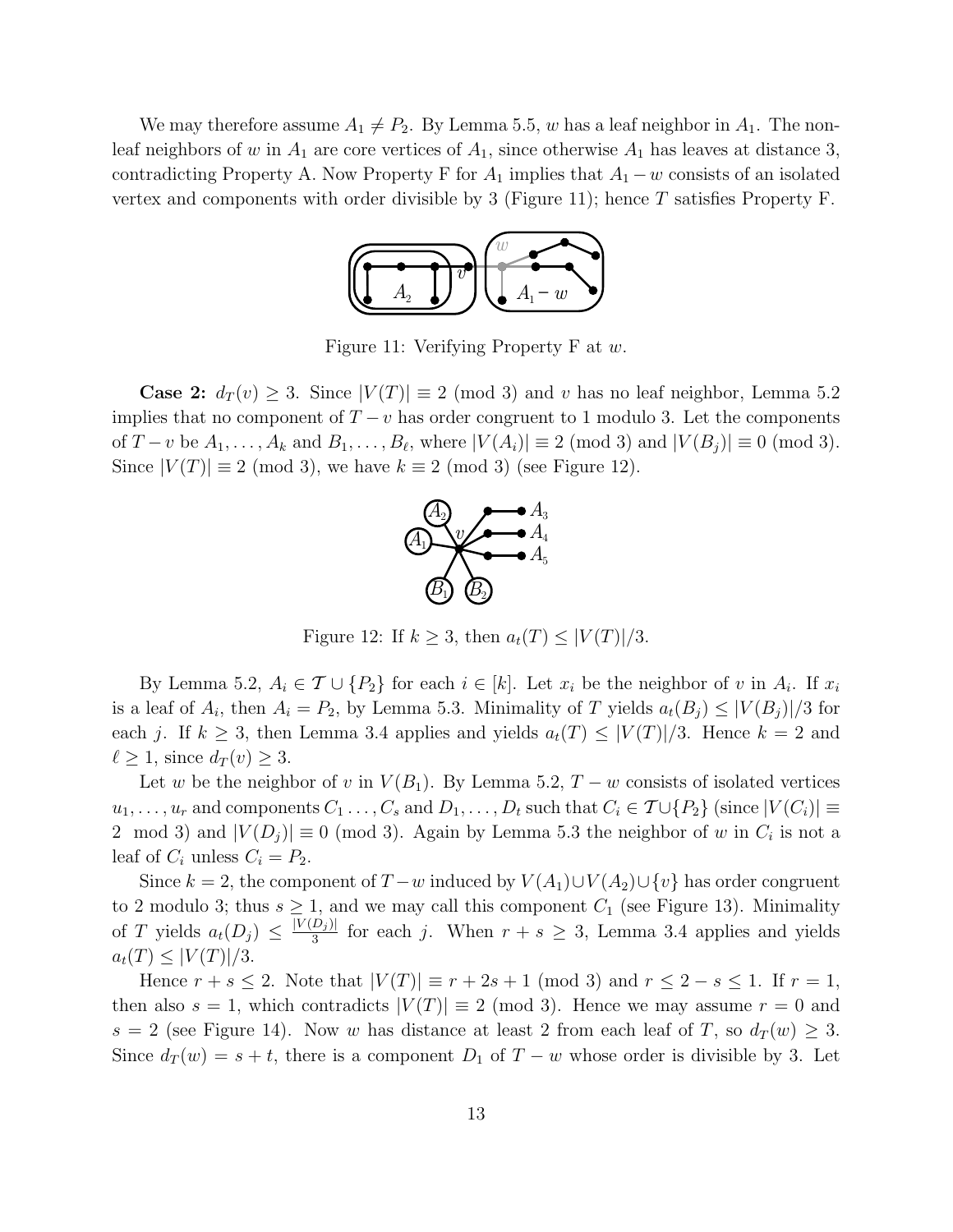

Figure 13: If  $r + s \geq 3$ , then  $a_t(T) \leq |V(T)|/3$ .

 $T^* = T - V(D_1)$ . Deleting the edge from  $D_1$  to w leaves components  $D_1$  and  $T^*$ . Since  $|V(T^*)| \equiv 2 \pmod{3}$ , Lemma 5.2 requires  $T^* \in \mathcal{T} \cup \{P_2\}$ . Now v is a core vertex of  $T^*$  with  $d_{T^*}(v) = 3$ . This contradicts Property D for  $T^*$  and completes the proof.



Figure 14: Both  $v$  and  $w$  are at distance at least 2 from all leaves of  $T^*$ .

The immediate corollary was first proved by Lampert and Slater [1].

**Corollary 6.2.** If G is a connected graph with at least two vertices, then  $a_t(G) \leq \frac{|V(G)|+1}{3}$  $\frac{|i|+1}{3}$ .

*Proof.* Let T be a spanning tree of G. If  $T \in \mathcal{T} \cup \{P_2\}$ , then by Theorem 3.2,  $a_t(G) \leq$  $a_t(T) = \frac{|V(G)|+1}{3}$ . If  $T \notin \mathcal{T} \cup \{P_2\}$ , then by Theorem 6.1,  $a_t(G) \le a_t(T) < \frac{|V(T)|+1}{3}$  $\frac{1}{3}$ .

We can now characterize the extremal connected graphs. This is our main result.

**Theorem 6.3.** If G is a connected graph with at least two vertices, then  $a_t(G) \leq \frac{|V(G)|+1}{3}$  $\frac{|i|+1}{3},$ with equality if and only if  $G \in \mathcal{T} \cup \{P_2, C_5\}.$ 

*Proof.* Corollary 6.2 gives the upper bound. Among trees, the characterization of equality follows immediately from Theorem 6.1. If  $G$  is not a tree, then equality requires that every spanning tree of G is in  $\mathcal{T} \cup \{P_2\}$ . For  $|V(G)| \leq 5$ , every spanning tree must be  $P_2$  or  $P_5$ , so G has five vertices and maximum degree 2 and must be a 5-cycle.

For larger graphs, it suffices to show that adding an edge e to a tree T in T creates a graph G having a spanning tree not in  $\mathcal T$ . Recall that each non-leaf vertex of  $T$  is a core vertex or a neighbor of a leaf. Furthermore, the set of core vertices is independent (by Property F), as is the set of neighbors of leaves (by Property A). In each case for the possible endpoints